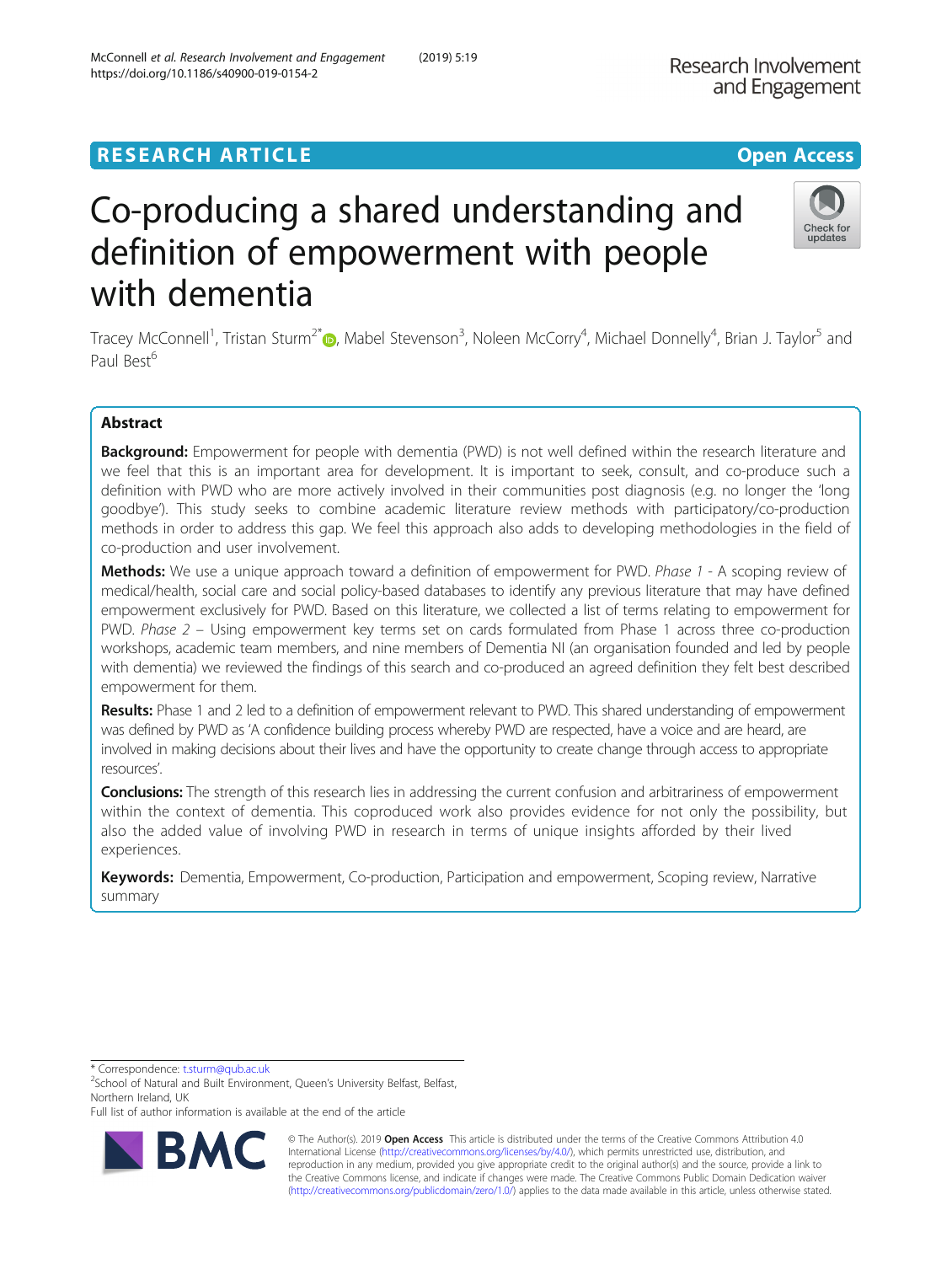## Plain english summary

Empowerment is a useful term within health and social work to challenge stigma and enable greater freedoms to people with dementia (PWD). Within the dementia literature the term "empowerment" is commonly used. However, the term empowerment is rarely defined and if it is defined, that definition is produced by researchers. Furthermore, PWD are rarely involved in developing research ideas or in conducting the actual research. To address both of these gaps, nine people with dementia and the research team undertook this current research. We searched for and reviewed all of the academic literature on empowerment within dementia studies. Our findings suggest the term empowerment is used inconsistently within the literature. There is little research defining empowerment for PWD. We define empowerment by exploring its root word, power, in collaboration with PWD. This research article coproduces a definition of empowerment for PWD by PWD. Empowerment is: 'A confidence building process whereby PWD are respected, have a voice and are heard, are involved in making decisions about their lives and have the opportunity to create change through access to appropriate resources'.

## Background

The recent worldwide growth of organisations and networks aiming to enable empowerment of people with dementia (PWD) mark an important development for dementia rights and citizenship  $[6, 11]$  $[6, 11]$  $[6, 11]$  $[6, 11]$ . Organisations and networks including the Dementia Engagement and Empowerment Programme (DEEP), Dementia NI, the Irish Dementia Working Group, the Scottish Dementia Working Group, Dementia Advocacy and Support Network International (DASNI) and Dementia USA provide active forums through which the voice of PWD is heard. By utilizing the term "empowerment" among all of these organizations, it is claimed that stigma associated with dementia is challenged and PWD are empowered to influence decisions that affect them at community, service and policy levels [[50](#page-10-0)]. This is important as previous studies have shown that that while individuals with dementia report wanting to participate in decisions about their care, the actual level of participation is limited, declining considerably as dementia progresses beyond the mild stages [\[43](#page-10-0)]. Without a clear conceptualisation of empowerment relative to dementia, it is difficult to develop co-produced initiatives that build capacity and agency in non-tokenistic ways in dementia care. Moreover, a nuanced understanding of the term is necessary to evaluate the impact of such processes [\[32](#page-10-0)]. While the language of empowerment is often present in all discourses and literature of these organisations, uncertainty about the meaning of empowerment in the dementia context remains unclear [[58](#page-10-0)]. Constructing a definition of empowerment that is relevant to PWD is important to ensure that people within this population can set their own goals and facilitate objectives for empowerment.

Although many different definitions of empowerment exist, there is no universal definition because the construct will change depending on the population of people to which it applies, or the context in which it is measured [\[35,](#page-10-0) [65](#page-10-0)]. However, empowerment does include one common concept in relation to being a process by which people, organisations and communities gain more control over their lives and become active participants relative to their own situation [[53](#page-10-0)]. Empowerment is also a multilevel concept incorporating individual characteristics at a microlevel, organisational characteristics at a mesolevel, and societal structures at a macrolevel [[54](#page-10-0)]. At an individual level, empowerment involves gaining personal control and critical awareness of one's socio-political situation [\[4\]](#page-9-0). At an organisational health management level, empowerment involves being heard, consulted, and actively participating in decision making. At a societal level, empowerment involves improving quality of life, having autonomy and support to combat social exclusion [\[52](#page-10-0)].

Empowerment is a commonly used term in various contexts such as mental health programmes [\[18](#page-9-0)], and health and wellbeing programmes [[69](#page-10-0)], where steps have been taken to develop a working definition of the term in order to improve practice. The absence of a definition of empowerment relative to dementia is in part reflective of the relative infancy of the dementia activist movement [[5,](#page-9-0) [58](#page-10-0), [68\]](#page-10-0). Assumptions that people with dementia lack capacity and ability to speak out on matters affecting them have previously led to exclusion of people with dementia from frontline activism and a dependency on carers and other advocates to speak on their behalf [\[5](#page-9-0), [58\]](#page-10-0). Trends for earlier diagnosis, changing social narratives depicting the PWD, shifts in attitudes and development of organisations that provide opportunity for engagement [\[5](#page-9-0), [58\]](#page-10-0) have been significant catalysts in the development of an activist movement, as well as in other areas of involvement in personal and public life such as service user involvement [[23\]](#page-9-0), active research participation [[42,](#page-10-0) [49,](#page-10-0) [57](#page-10-0)], research co-production [[64\]](#page-10-0) and decision making [[22](#page-9-0), [25\]](#page-10-0). Qualitative research with dementia activists—PWD publically and actively advocating change by themselves and for themselves—has found that involvement in such activities, at a personal level, can improve wellbeing and instil a sense of regaining their citizen identity  $[6, 10]$  $[6, 10]$  $[6, 10]$ . Empowerment has been cited as a potential outcome of the process of engagement for PWD  $[68]$  $[68]$  and also as a pre-requisite for such engagement [\[36](#page-10-0)]. However, it should not be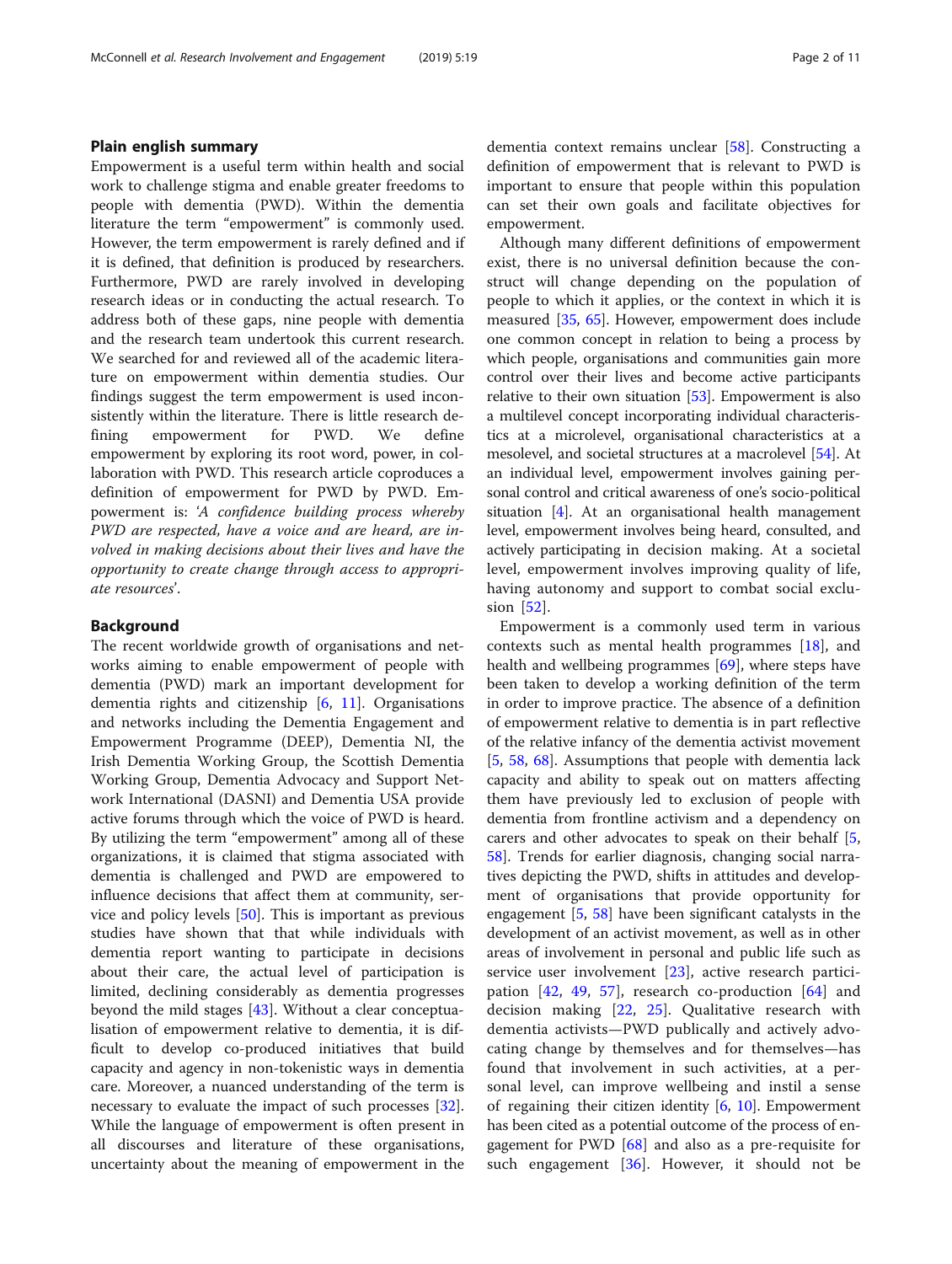assumed that empowerment is always extensively understood as a concept among PWD.

#### Theory

To define the potential and limits of the term "empowerment" we must first conceptualize its root term, power. We explore two mainstream ways that power has been theorized within the social sciences: instrumental and facilitative [\[2](#page-9-0)].

Conventionally power is understood as that which is held over someone or group, as an instrument of coercion ([[66\]](#page-10-0): 53). This 'power over' understanding is called instrumental power [\[51,](#page-10-0) [56](#page-10-0)]. The theory of instrumental power posits that power is enacted from a location where it is held by elites, for example, service providers, health care practitioners, and doctors where power is always exercised at the expense of someone else's power, in this case, patients [[20\]](#page-9-0). With instrumental power, there is little room for agency or empowerment of/by individuals and groups.

Facilitative power, on the other hand, understands power as that which comes into being as it is exercised [[28\]](#page-10-0). In short, power is the result or effect produced through action [\[3](#page-9-0), [59\]](#page-10-0). This said, facilitative and instrumental power are not always mutually exclusive; we can think of ways that empowerment of one group is achieved at the expense of another [\[21\]](#page-9-0). As for example, a dementia member-led initiative that takes funding away from another member group. Nevertheless, facilitative power empowers someone or some group of people to achieve some goal, most often without taking power away from another group [\[38](#page-10-0)]. Here power it is positive as it is more than the sum of resources and networks on their own. Facilitative power, like instrumental power, is still a conscious act, but the crucial difference is that the former is enabling and the latter is constraining. To take Dame Sally Davies comment on the exceptional necessity of patient public involvement (PPI) in health and social care research, the concept of facilitative power helps researchers understand co-production research not only in how it empowers users, but also has the power to change research design, questions, and outputs in positive and productive ways [[61\]](#page-10-0).

Co-production improves research quality by adding an expert by experience perspective, enhances appropriateness and relevance of research and builds confidence of service users [\[14,](#page-9-0) [15](#page-9-0), [45](#page-10-0), [46](#page-10-0)]. While co-production is endorsed at all stages of the research cycle, user involvement in some areas has been less well documented, for example in analysis of findings [\[17](#page-9-0), [47](#page-10-0)] and involvement in literature reviews [\[9](#page-9-0), [13](#page-9-0), [60\]](#page-10-0). Involvement of users in analytical stages of qualitative research is important to ensure that multiple perspectives reflective of experience, skills, and capabilities are reflected in interpretations of data [\[44](#page-10-0)] and to improve academic rigour [\[15\]](#page-9-0). Reporting of co-research involving PWD has been a relatively recent progression, with few papers currently published in this area  $[24, 26, 37, 55, 62, 64]$  $[24, 26, 37, 55, 62, 64]$  $[24, 26, 37, 55, 62, 64]$  $[24, 26, 37, 55, 62, 64]$  $[24, 26, 37, 55, 62, 64]$  $[24, 26, 37, 55, 62, 64]$  $[24, 26, 37, 55, 62, 64]$  $[24, 26, 37, 55, 62, 64]$  $[24, 26, 37, 55, 62, 64]$  $[24, 26, 37, 55, 62, 64]$  $[24, 26, 37, 55, 62, 64]$  $[24, 26, 37, 55, 62, 64]$ . As well as enhancing research quality via lived experience, co-researchers with dementia have reported benefits including knowing their views are valued, enhanced positive mood, and opportunity to use their cognitive abilities [\[26](#page-10-0), [62\]](#page-10-0). Furthermore, empowerment has been cited as a potential outcome of such involvement through the facilitative benefits of new learning and by being given agency in the shaping of how they are understood [\[24](#page-9-0)].

The overall aim of this paper is to explore the development of an initial definition of empowerment specific to PWD. The key research objectives are as follows:

- 1. To explore how empowerment is conceptualised within the research literature on dementia?
- 2. To identify the core components of empowerment relevant to PWD
- 3. To coproduce an initial definition of empowerment with PWD

## Methods

#### Co-production in context

Inspired by the concept of facilitative power defined above, we work towards a definition of empowerment that is meaningful to PWD. This paper aims to construct a relevant definition of empowerment by involving people with dementia in the construction and analysis of findings, based on a scoping review of relevant literature. Nine PWD (between the ages of 47–73) who were members of the Dementia NI empowerment group programme (an organisation founded and led by people with dementia) were involved in this co-production research. Given the nascency of the Dementia NI empowerment group programme and the nature of the condition which limits long term participation, numbers of participants were low in 2017, though the number of members are continually growing. Members were in the early stages of dementia and usually joined Dementia NI within a few months of diagnosis and live independently or with family. One member during our research left the empowerment groups due to their condition advancing and another member left because of misdiagnosis. Memory issues were not immediately evident—though this is not always how dementia manifests. The empowerment group members did not suffer from any obvious or normative associations of the disease, though some members suffered from delayed speech and would disclose that they were searching for words.

Dementia NI facilitates 'empowerment groups' for PWD across Northern Ireland where group members meet to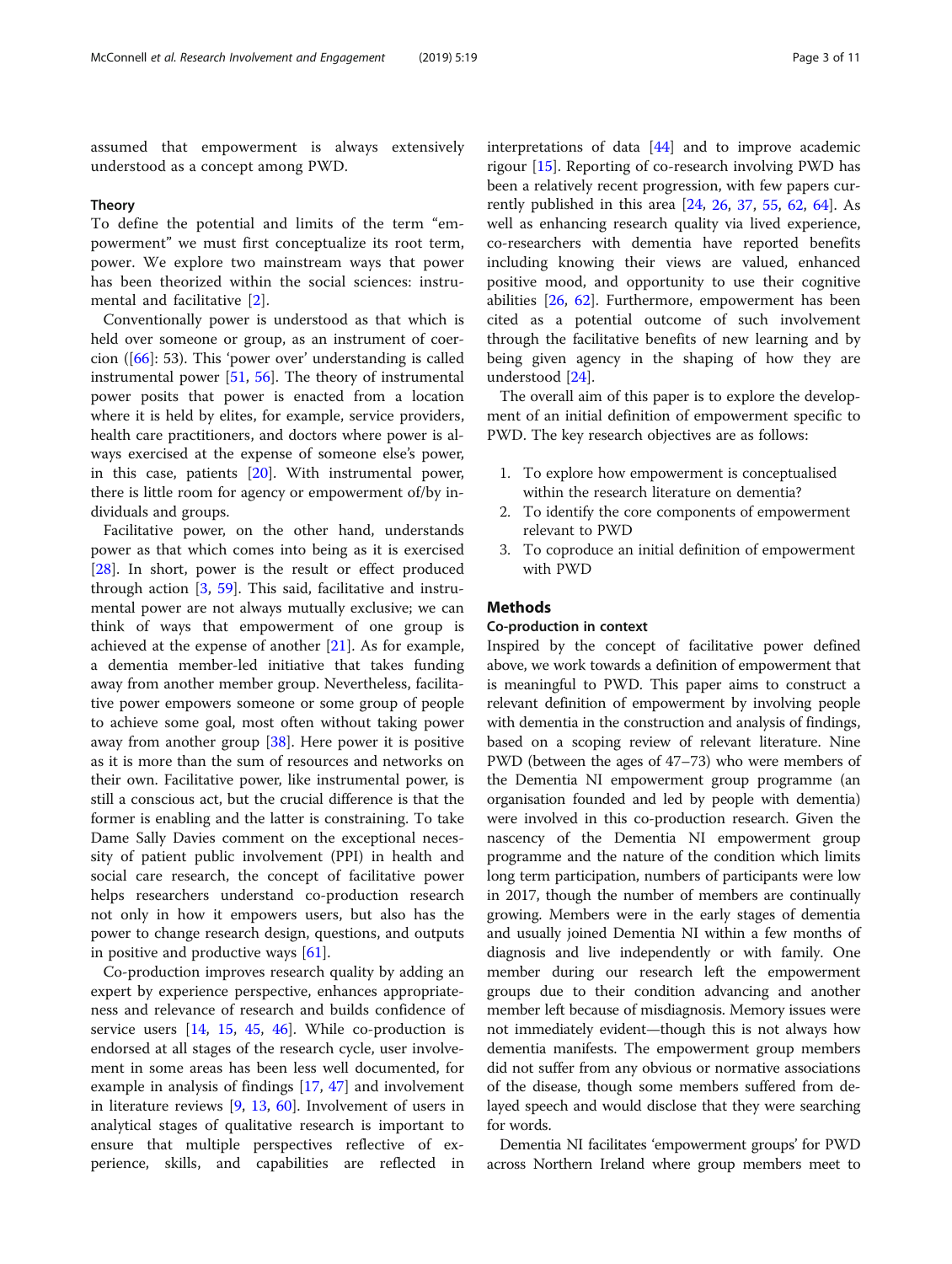discuss various issues relating from self-care and awareness raising to lobbying government and influencing policy. The research team had already established a good working relationship with both staff and members of Dementia NI during their realistic evaluation of the organisation [[41](#page-10-0)]. During this evaluation we discovered that developing a definition of empowerment that is meaningful and relevant to PWD was something that members felt strongly about on two fronts: 1. to educate others on what the term actually means to PWD, and 2. how the language of empowerment may facilitate confidence in the lives of PWD.

#### Design

This research design had three distinct phases (1) a scoping and narrative review of relevant literature, and (2) workshops to develop an (a) understanding of the core components of empowerment and (b) a definition of empowerment. Although PWD were offered the opportunity to be involved in all aspects of the manuscript preparation, we did implement key learning from a previous piece of co-production work with community partners [[40\]](#page-10-0), most specifically the need to balance the desire for co-production partners to be involved in all aspects of the research with the level of involvement that non-academic partners really want. Specifically, for this co-production project, we found that pushing involvement too far could actually disempower PWD who, by their own admission, can tire easily. Therefore, we had ongoing negotiations throughout this project in relation to who was comfortable taking on various key roles. As such, academic partners initially approached Dementia NI to be partners on the project. Following early discussions, the project was further refined and it was agreed that an initial review of literature was the first step. Coproduction partners were in agreement that this was to be conducted by the academic staff who had prior knowledge and experience of literature searching and reviewing. However, PWD were kept informed throughout and had access to the original data if requested. Once this was complete our coproduction partners (PWD) took a lead role in the second stage whereby they identified the core components of what empowerment meant to someone living with dementia. The final step was a coproduced statement defining what empowerment meant for PWD. Each partner inputted into this process and we each recognised the other's skills, knowledge and experience.

## Phase 1 – scoping exercise and narrative review

A search strategy was developed to identify relevant literature [\[8](#page-9-0)]. The core search topic related to conceptualisations and constructs of empowerment regarding people living with dementia. Three groups of concepts, discussed and agreed by academic team members and our

|  |  |  | Table 1 Search strategy |
|--|--|--|-------------------------|
|--|--|--|-------------------------|

| [Dementia OR Alzheimer's OR Mild Cognitive Impairment]             |
|--------------------------------------------------------------------|
| <b>AND</b>                                                         |
| [Empowerment]                                                      |
| <b>AND</b>                                                         |
| [Concepts OR theory OR definition/ OR measure OR assessment/assess |
| OR scale OR tool OR modell                                         |

PWD partners, were combined to produce a search strategy: (1) dementia; (2) empowerment; and (3) concepts or constructs (relating to empowerment) – see Table 1.

Based on discussions between academic and PWD partners, the decision was made for academic partners to conduct the scoping review of the literature, with regular input as outlined at the end of this section. Six databases were searched to ensure coverage of a substantive number of medical/health, social care and social policy-based journals (1146 papers). This included Medline, PsycINFO, Scopus, Social Policy & Practice, Social Services Abstracts and Social Sciences Citation Index. Reference lists of included papers were also searched. No year date restriction was in place however, for practical reasons searches were restricted to English language. Google Scholar was also used to search citations of included papers (352 papers). Subject searching was applied when a term was indexed on a database. Text term searching was also used for all search terms to enhance sensitivity of the search. Truncation searching was used to retrieve documents with variations of the text terms. Searches were run between 6th June 2017 and 21st June 2017. Papers were included if empowerment was a primary theme (defined within aims and objectives, or clearly defined as an outcome measure), the population of interest was people with dementia, and the papers (both empirical and theoretical) were peer-reviewed. Papers were excluded if they related only to carer/relative empowerment or to professional/staff empowerment. Empowerment literature that focused on non-dementia specific fields were not included. Documents were screened for inclusion independently by two reviewers based on titles and abstracts. Ten paper were selected based on these criteria and were read in-depth for key terms related to empowerment (see Table [3](#page-5-0)). The search and screening process was discussed with the nine PWD on the co-production team. However, the actual search and screening process was carried out by two members of the academic members of the team, as PWD felt this would be too burdensome for them.

## Phase 2 – co-production workshops

Constructs and terms associated with empowerment were extracted from the final selection of papers into a data extraction table following discussions and guidance from our PWD partners. Our research team (PWD and academics) then held three co-production workshops.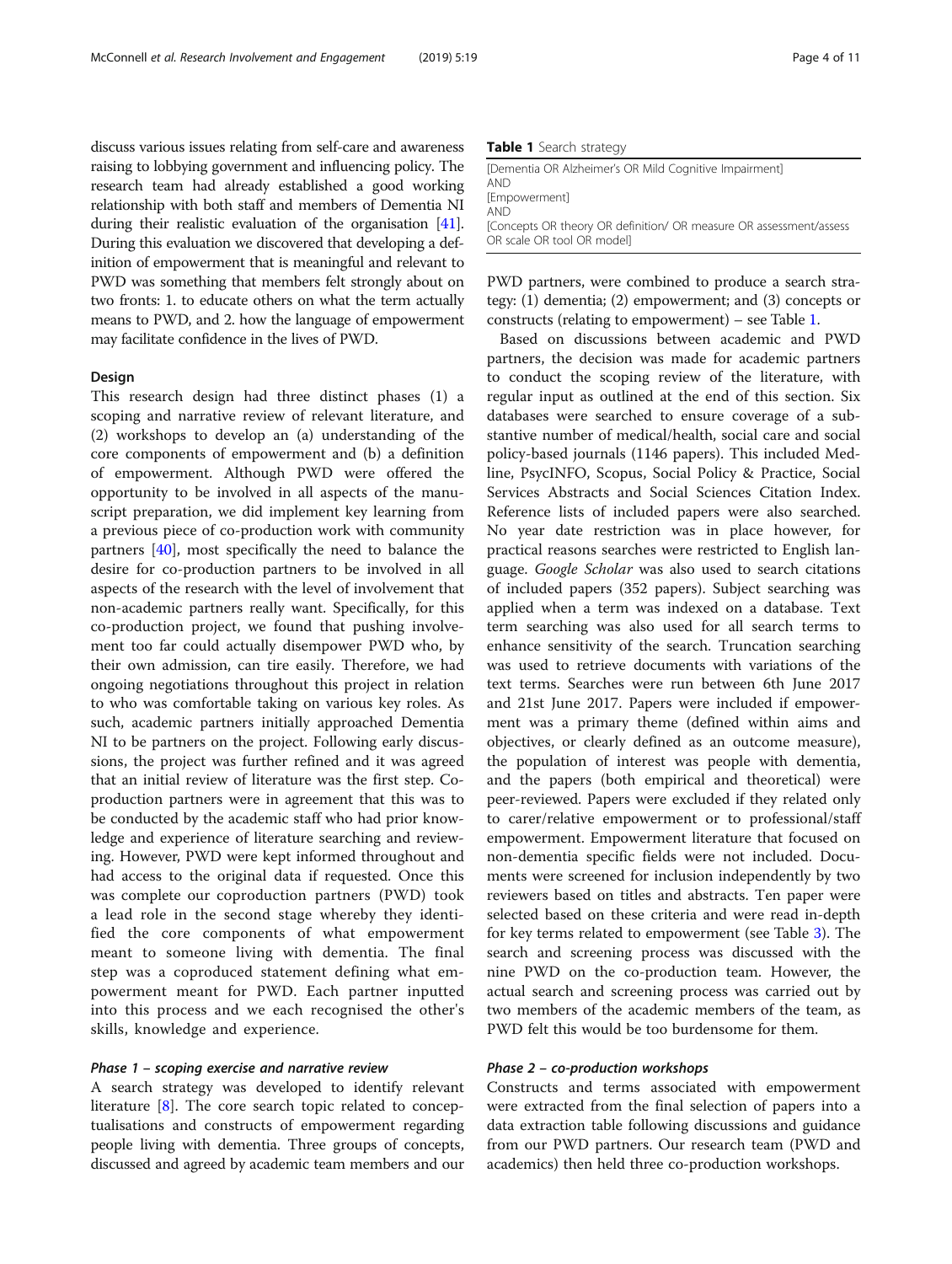The workshop format was guided by discussions with Dementia NI empowerment group facilitators and PWD partners around the most accessible way to conduct the workshops, such as ensuring regular breaks and time out when required. Workshop sessions involved a total of 9 co-researchers (PWD) in July and August 2017. Table 2 highlights the structure and format of the initial two workshops. Each workshop lasted approximately 60 min and involved a short presentation by an academic from the research team followed by structured activity and discussion.

This initial selection and sorting exercise of empowerment terms was undertaken individually, whereby each workshop member was given a set of cards containing empowerment terms from the literature, along with blank cards on which they could state which five terms they felt best described empowerment for them. Following this, a group discussion and debate took place in order to achieve consensus (see Table [4](#page-6-0) for the final list of terms agreed by workshop members). Individuals were given an opportunity to explain why they had chosen certain words, and to respond to each other's preferences and comments until consensus was reached. Detailed notes of members' comments were taken throughout the workshop discussions.

## Qualitative data analysis

Workshop notes and recordings were transcribed verbatim. Braun and Clarke's [\[12\]](#page-9-0) framework was followed to conduct thematic analysis of workshop data. Participants key points were coded under similar categories, which helped identify patterns in the data, leading to key themes. A member of the research team, not involved in the workshops, along with one PWD partner, verified themes by examining the workshop notes. Any inconsistencies in interpretations where discussed to aid consensus. We were aware of the potential for

**Table 2** Structure of co-production workshops

Guidance Notes for Workshop Facilitators

1. Presentation of the background to the study

2. Discussion on what is means to be a co-researcher and what we would like co-produce (namely, to develop a definition of empowerment that would be relevant and meaningful to PWD) 3. Results from literature search

- 4. Structured exercise consisting of the following instructions: - You will each be given a set of cards with different words that have been associated with 'empowerment' in the dementia literature - We would like you to take some time to read through these cards and select (up to) five words that you think best describe empowerment
	- We have also given you some blank cards you might choose to write down some other words to describe empowerment
	- We will then have a group discussion to help come up with a definition of empowerment
- Note. Following these instructions, members were shown the list of constructs and associated empowerment terms identified from the Phase 1 literature search.

participants to display social desirability bias, ie, answering questions in ways that are perceived as favourable to the academic research partners [\[29](#page-10-0)], and we stressed the importance of PWD partners providing their own views on what empowerment meant to them as individuals living with dementia, both during the workshops, and during follow-up discussions.

This produced an initial definition of empowerment which was further discussed (December 2017), after which the final empowerment definition, presented in the results section, was agreed by all research members (academic and PWD partners).

## Results

## Literature search

Findings from all included publications were summarised using a data extraction framework (see Table [3](#page-5-0)). These findings were then synthesised and written up in a narrative review. Key findings from this narrative review were shared with members of the co-production groups to provide a background to the defining empowerment exercise.

## Definitions of empowerment and associated terms

The evidence from the papers related more to processes of empowerment (for example interventions/support groups aimed at promoting empowerment for PWD) rather than empirical or theoretical evidence of empowerment. Therefore, we extracted definitions of empowerment that were *implied* in these research papers, as definitions of empowerment were not provided as an outcome of the studies (see Table [3\)](#page-5-0).

## Objective 1

To explore how empowerment is conceptualised within in the research literature about on dementia.

Notably half  $(n = 5)$  of the papers included did not specifically define empowerment. When specified, empowerment for the person with dementia was defined as opportunities for choice and control [\[30](#page-10-0)]; as a process of helping individuals attain autonomy in their decision making as well as a process of change in organisational care culture [[39\]](#page-10-0); and as recognising and enabling rights, being listened to and respected [\[67](#page-10-0)]. One paper [[48\]](#page-10-0) outlined specific objectives of empowerment for the PWD (as defined by family carers), as being able to regain selfconfidence and improve relationships with families. Another paper [[34\]](#page-10-0) conversely defined disempowerment as limiting the opportunities of people with dementia. Definitions reflected academic (or carer) perspectives. While PWD were involved in the studies, they did not describe perspectives of PWD in empowerment, apart from one study [\[7](#page-9-0)] where PWD felt empowered when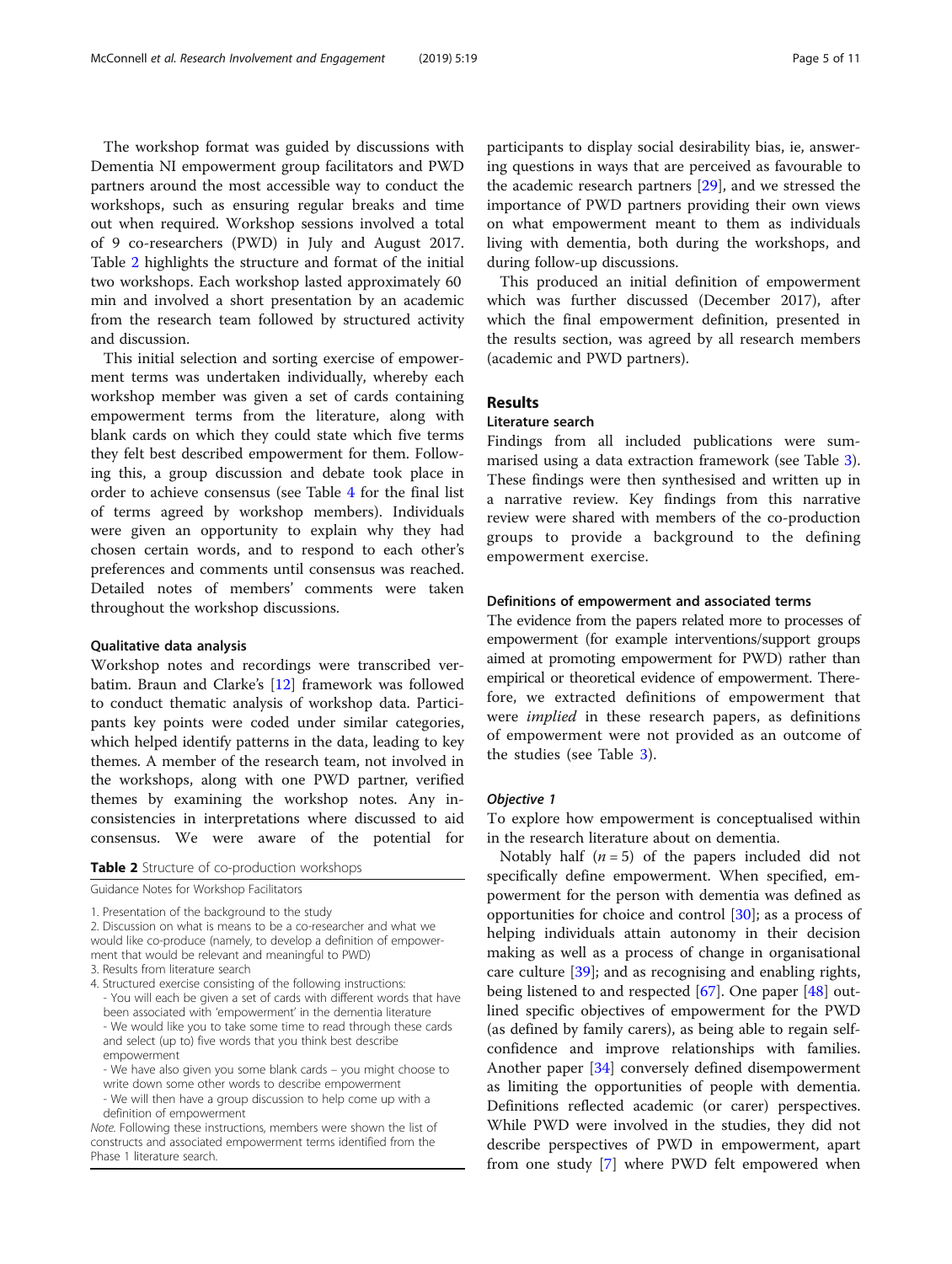<span id="page-5-0"></span>

| リニソリソココ                         | つりころこう フリフラニリニ                                                                                                                                                    |                                                                                                           |                                             |                                                                                                                                                               |                                                                                                             |
|---------------------------------|-------------------------------------------------------------------------------------------------------------------------------------------------------------------|-----------------------------------------------------------------------------------------------------------|---------------------------------------------|---------------------------------------------------------------------------------------------------------------------------------------------------------------|-------------------------------------------------------------------------------------------------------------|
| Author, date &<br>Country       | Title                                                                                                                                                             | Methodology                                                                                               | Participants                                | Def of empowerment<br>(as used by authors)                                                                                                                    | Constructs/associated terms                                                                                 |
| Beard et al. [7] USA            | Managing disability and enjoying life:<br>How we reframe dementia through<br>personal narratives.                                                                 | Survey                                                                                                    | PWD $(n = 27)$                              | Not defined                                                                                                                                                   | through - advocacy, positive attitude,<br>Talked about 'enriching' their lives<br>participation in society. |
| Carpenter et al.<br>(2012) USA  | approach for long-term care residents<br>R-E-M psychotherapy: A manualized<br>with depression and dementia.                                                       | Pilot trial                                                                                               | PWD ( $n = 3$ )                             | Not defined.                                                                                                                                                  | Using abilities. Active + positive agency.<br>Skills. Control. Confidence. Creating<br>change.              |
| Clare (2008) UK                 | developing a shared social identity in<br>Collective strength: The impact of<br>early-stage dementia.                                                             | (Interpretative phenomenoligical<br>analysis). Longitudinal study.<br>Semi structured interviews          | PWD $(n = 7)$                               | Not defined.                                                                                                                                                  | Choice. Control. Active participation<br>care and treatment).                                               |
| Gavan [27]<br>Australia         | Exploring the usefulness of a recovery-<br>based approach to dementia care<br>nursing.                                                                            | Theoretical literature review                                                                             |                                             | Not defined.                                                                                                                                                  | Choice                                                                                                      |
| Han & Radel [30]<br>USA         | program for community-dwelling people<br>nterpretative phenomenological analysis.<br>The benefits of a person-centered social<br>with dementia and caregivers: An | (Interpretative phenomenoligical<br>Semi structured interviews<br>analysis)                               | $PWD$ (n = 5)                               | Choice and control.                                                                                                                                           | choice and control                                                                                          |
| Harding [31] UK                 | discourses of autonomy at the margins<br>Legal constructions of dementia:<br>of capacity                                                                          | Theoretical                                                                                               |                                             | Not defined.                                                                                                                                                  | Decision making, effecting change                                                                           |
| Hung & Chaudhury<br>[34] Canada | Exploring personhood in dining experiences<br>of residents with dementia in long-term<br>care facilities.                                                         | focus groups and document review<br>interviews, participant observations,<br>Ethnographic. Conversational |                                             | Disempowerment - not being Allowed to use abilities<br>allowed to use abilities.                                                                              |                                                                                                             |
| Martin & Younger<br>[39] UK     | empowerment of people with dementia<br>Anti oppressive practice: a route to the<br>through communication and choice.                                              | Dementia Care Mapping<br>observation process.                                                             | PWD                                         | Process of helping individuals<br>decision making) and process<br>of changing the culture and<br>attain autonomy (relative to<br>organisation (care setting). | Autonomy (decision making), process.                                                                        |
| Nomura et al.<br>(2000) Japan   | Empowering older people with early<br>participatory action research study.<br>dementia and family caregivers: A                                                   | Process evaluation - cognitive<br>rehabilitation theory                                                   | PWD $(n = 37) +$ their<br>carers $(n = 31)$ | Objectives of empowerment<br>self confidence and improve<br>(defined by carers) - regain<br>elationships with family.                                         | Self confidence + relationships. Levels<br>of empowerment - individual, group,<br>community                 |
| Wilkinson<br>$(2000)$ UK        | Empowerment and decision-making for<br>people with dementia: The use of legal<br>interventions in Scotland.                                                       | Literature review                                                                                         |                                             | rights + supporting capacity<br>Recognizing and enhancing<br>Being heard and respected<br>(voice, values + vision).                                           | Decision making, Control. Involvement.<br>Self determination. Autonomy.                                     |
|                                 |                                                                                                                                                                   |                                                                                                           |                                             |                                                                                                                                                               |                                                                                                             |

Table 3 Characteristics of included studies Table 3 Characteristics of included studies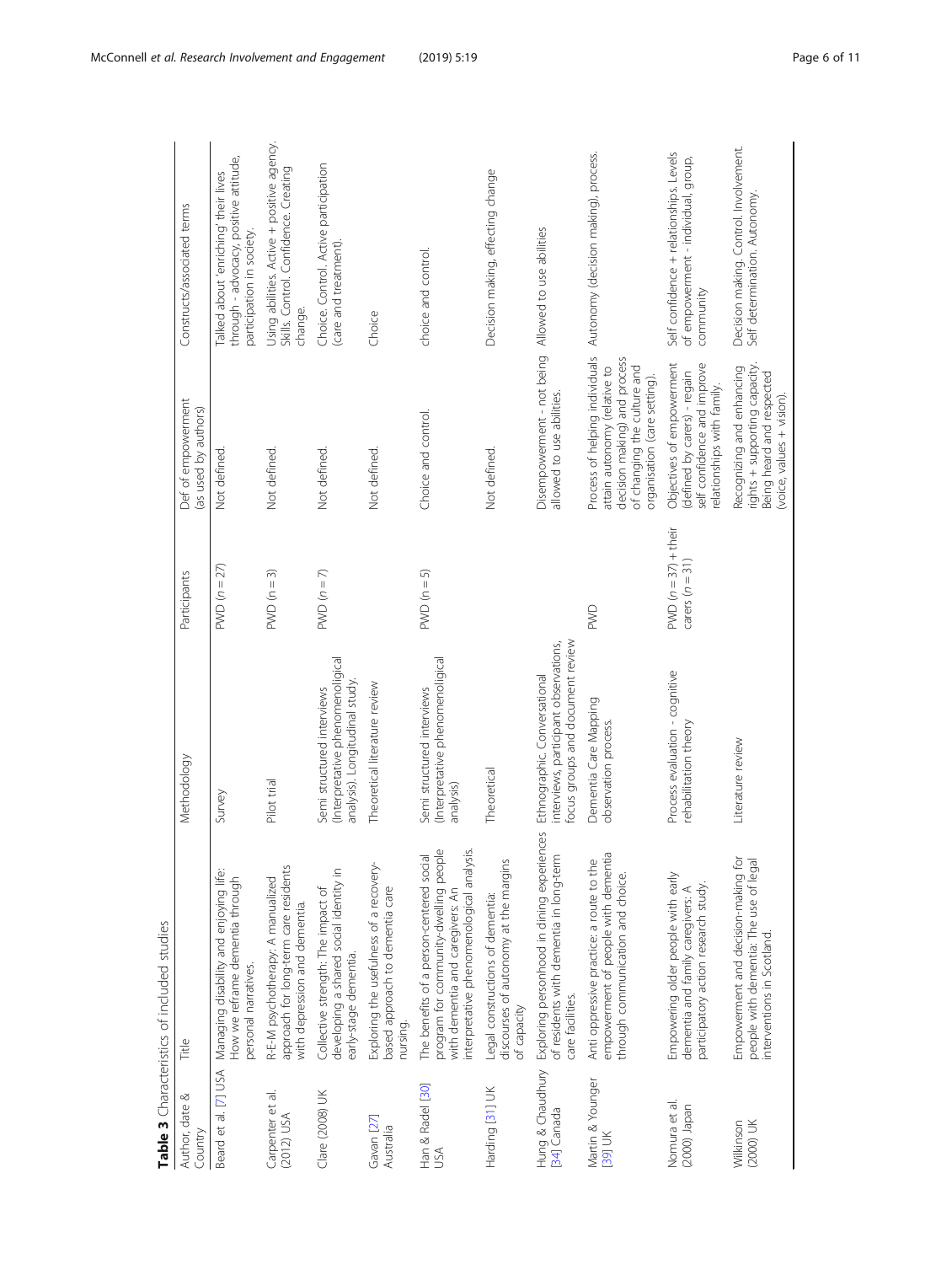<span id="page-6-0"></span>they engaged in physical, mental and social activities to challenge biomedical perceptions of dementia.

Many associated terms were used in the literature relating to dementia empowerment. These included choice, control, autonomy, agency, involvement, participation, decision making, active, self-determination, using abilities, creating change, advocacy and confidence. Levels of empowerment were also referred to in one paper (Nomura et al., 2000) as individual, group and community. The terms that PWD involved in the co-production of this paper felt best described empowerment in order of importance to them are presented in Table 4.

## Processes of empowerment

There were an array of processes and mechanisms identified in the literature that could either inhibit or enable empowerment for PWD.

The key disabling process uncovered in the literature relates to the concept of facilitative power discussed earlier. The biomedical model of dementia can portray PWD as not capable of meaningful communication. The resulting stigmatisation and discourse around the condition silences PWD, ignores their abilities, knocks their confidence and respect, marginalises PWD and blocks their involvement in making decisions or planning their own care [[7,](#page-9-0) [27\]](#page-10-0). The key processes identified in the literature which can empower PWD to be autonomous included joining self-help groups that worked from the concept of facilitative power [[38](#page-10-0)]. For example, self-help groups that worked in partnership with PWD enabled PWD to take action to help themselves and others. This

Table 4 co-researchers agreement with terms that represent empowerment

| Terms              | $CR1*$   | CR <sub>2</sub> | CR3 | CR4 | CR5 | CR <sub>6</sub> | CR <sub>7</sub> | CR8 | CR9 |
|--------------------|----------|-----------------|-----|-----|-----|-----------------|-----------------|-----|-----|
| Being respected    | $X^{**}$ | X               | X   | X   | X   |                 | X               | X   | X   |
| Being involved     |          | X               | X   | X   | X   |                 |                 | X   | X   |
| Being heard        | X        | X               | X   | X   | X   |                 | X               |     |     |
| Stigma*            |          | X               | X   | X   | X   | X               | X               |     |     |
| Using abilities    |          |                 | X   | X   | Χ   |                 |                 | X   | X   |
| Confidence         |          | X               | X   | X   | X   |                 |                 |     |     |
| Having a voice     | X        |                 |     |     | X   | X               | X               |     |     |
| Education*         |          |                 | X   |     |     |                 | X               |     | X   |
| Making choices     |          | X               | X   |     | X   |                 |                 |     |     |
| Decision making    | X        |                 |     |     | X   |                 |                 | X   |     |
| Participation      |          | X               |     |     |     | X               |                 |     |     |
| Partnership*       |          | X               |     |     |     |                 |                 |     | X   |
| Self-determination |          |                 |     |     |     |                 |                 | X   |     |
| Creating change    |          |                 |     |     | X   |                 |                 |     |     |
| Active             |          |                 |     |     | X   |                 |                 |     |     |

\*CR = Co-researcher (PWD)

\*\*Selected by Co-researcher (PWD)

included developing a voice, actively participating in their own care and treatment, and thereby maximising their choice and control. Moreover, such groups advocate for and raise awareness of what PWD can do in terms of contributing to society and enhancing their own lives, thereby rejecting the passive disabled patient role. Self-help groups therefore helped PWD reframe their diagnosis from one of 'disabled' to 'en-abled' which helped them feel valued and respected for what they could still do. This in turn built their confidence and provided a new sense of hope that there was life after diagnosis [[7](#page-9-0), [19\]](#page-9-0).

A number of papers described specific interventions for PWD with goals of promoting empowerment. These included patient-centred care with a focus on communication and choice [[39\]](#page-10-0), decision making and control [[30\]](#page-10-0), use of abilities, being heard, feeling valued and respected [[34\]](#page-10-0). One paper described a recovery model of patient care which extends the patient-centred care approach to incorporate hope, focuses on facilitating rather than directing care, and increases autonomy [[27](#page-10-0)]. The paper by Carpenter et al. [[16\]](#page-9-0) described a psychotherapeutic approach with empowerment as one of the key goals in terms of feeling they have control over their lives and have the confidence to deal with challenges. Nomura et al. [[48](#page-10-0)] described a cognitive rehabilitation approach to empowerment for PWD with the aim of helping PWD regain practical skills. Two papers discussed empowerment of PWD from a legal standpoint in terms of recognising and enabling their rights, being heard and respected [\[67](#page-10-0)] and the need to see the person not their illness [\[31\]](#page-10-0). However, while each of these approaches addressed some element of empowerment as defined in the literature and by our co-production team, they were not as comprehensive as self-help groups which appeared to address all elements included. Furthermore, these approaches were more in line with the concept of instrumental power where power is 'given' rather than facilitated. For example, most of these interventions were delivered by health care professionals in the context of long-term residential care or community settings. Therefore, from an instrumental perspective, power was still held in a tiered way along a hierarchy of authority, with the health care professional 'giving' the PWD more autonomy.

## Co-production workshops

Nine members participated in total within the first two workshop sessions: six attended a workshop in July 2017, and three attended a workshop in August 2017. Of the nine members, six were men and three were women. The final workshop session was attended by five members. Table 4 shows how many times workshop members selected a term within their top five during the first two sessions. Further discussion regarding each term is given below.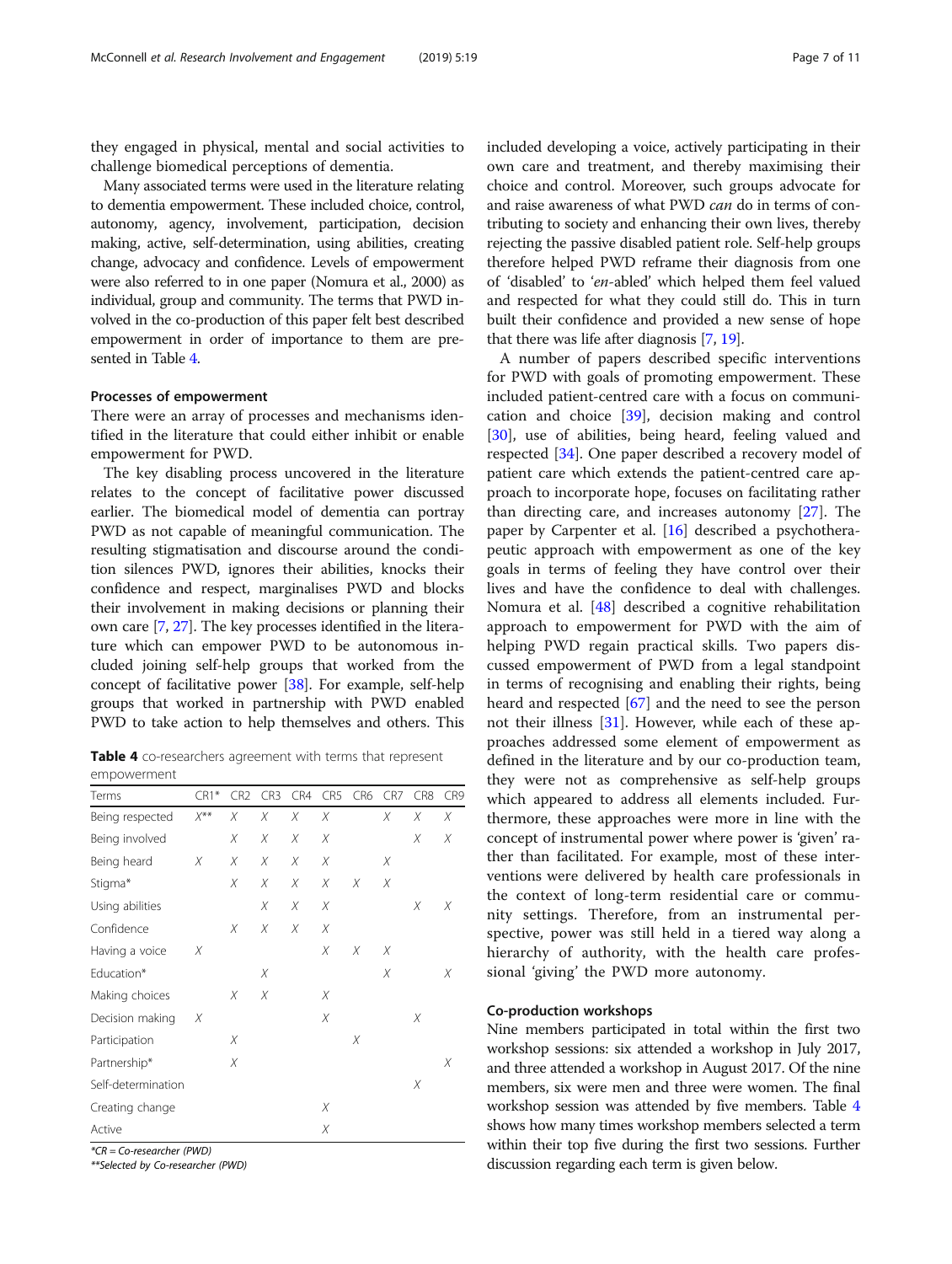## Objective 2

To identify the core components of empowerment relevant to PWD.

## Being respected

Co-researchers felt that they are empowered/respected when they are treated as the same person before diagnosis, not someone with a diagnosis/label of dementia. They feel disempowered/disrespected when they are watched to see if they make a mistake, or are treated differently because they have dementia. Feeling respected also appeared to be closely aligned with participants' membership of Dementia NI empowerment groups, with one member highlighting "I feel respected" by working toward reducing the stigma surrounding dementia. Another member also mentioned that "Other people respect you" when you are involved in making positive changes.

## Being involved, making choices, decisions, and selfdetermination

There was a clear sense that PWD shouldn't be excluded from anything because they have dementia. They feel empowered when they are still involved in every aspect of life: "Being involved gives us a sense of belonging, and gives us a focus". Another member highlighted that "If you are not involved you don't have a say". In terms of their membership in Dementia NI empowerment groups, members spoke about always campaigning for PWD to be part of the decision making process at all levels, whether that be at home, with family, or with "people high up" who make policy and service level decisions.

## Having a voice and being heard

Being silenced was thought to be very disempowering by the group. This mainly occurs when other people make decisions for them and tell them what to do. Dementia NI empowerment groups provided a platform and safe space to have a voice and be heard. Members spoke of not feeling able to tell people about their diagnosis of dementia for fear that they would be treated differently due to the stigma surrounding the condition. Joining the empowerment groups gave them the confidence to speak openly about living with dementia and find their voice. Empowerment groups provided opportunities to meet service providers and commissioners that they wouldn't have had the chance to meet otherwise, along with providing opportunities to raise awareness and speak to the public, and service providers about their frustrations in relation to being marginalised in society and in relation to healthcare provision. One member spoke of how the empowerment groups "gave me confidence to give a speech. I had never given a speech before in front of people. I was a quiet man. I was a guy who would sit back and say nothing [even prior to being diagnosed with dementia]. Now you can't shut me up." The Still Me campaign—a public awareness initiative run by the Health and Social Care Board in Northern Ireland—came up frequently as an example of this and another member is featured on one of the commercials, and will be part of a BBC documentary [[1\]](#page-9-0).

Members chose being heard over having a voice as most empowering: "You can have a voice but that doesn't mean to say anyone has heard it". That's why 'seeing' action/change was rated as so important as this provided evidence that their voice had been heard.

#### Use of abilities/being active

An important part of feeling empowered was being able to maintain or recapture their independence, both physically and mentally as much as they were able to depending on the stage of their illness. Otherwise, PWD felt stripped of their being and spoke of feeling hurt and demeaned when their abilities were ignored by others. They want others to recognise that they *can* still do things, it may just take a little longer. The key thing is they don't want to be treated differently because of their diagnosis. As one member stressed, "We don't want to be wrapped up in cotton wool". Being able to maintain their abilities provided a sense of achievement and helped PWD to feel empowered, along with being able to learn new skills.

## Building confidence

Building confidence was intricately linked to being a member of the empowerment group. Members spoke of how their diagnosis stripped their confidence. "When I first started off on my dementia journey, I had no confidence. I was the lowest I have ever been". Joining the empowerment group built members confidence through supporting each other and feeling able to speak openly about dementia. "Every single person needed to build up their confidence, and we build each other's confidence". The various activities facilitated by the organisation such as consultations with Non-Governmental Organizations (NGOs), service providers and commissioners, and public speaking at awareness raising events further built members confidence.

#### Participation and partnership

We found that empowerment in relation to participation and partnership begins, in the first instance, within their own families. This included being active participants in relation to family responsibilities, such as looking after grandchildren. Members felt empowered when consulted on documents related to dementia from health initiatives and institutions. Members viewed Dementia NI facilitators as instrumental in this process. They viewed this as a partnership, with members bringing their expertise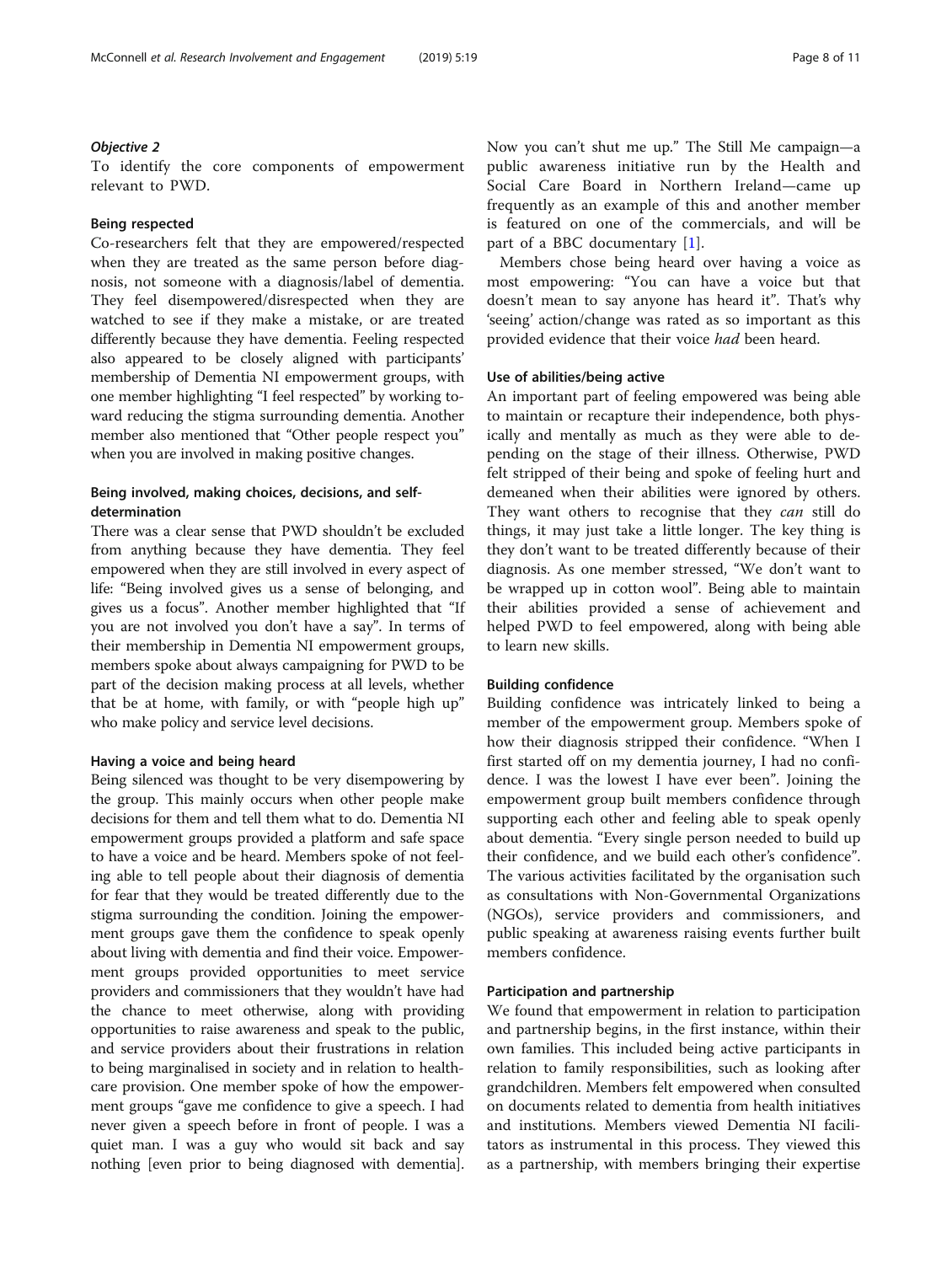in relation to living with dementia. Dementia NI staff facilitated their understanding of relevant documents, along with helping members formulate and translate a response in relation to the key concerns/messages they wanted to get across to the various stakeholders [\[33](#page-10-0)]. This partnership and participation in key decision making relative to dementia initiatives helped members feel empowered, as they felt these key stakeholders were now implicitly acknowledging that health and social care professionals/institutions a) don't have all of the knowledge, b) are willing to engage with Dementia NI as a co-production partner, and c) that they recognize power as not being zero-sum instrumental power but rather co-productive facilitative power. Partnership working also encompassed the close bond members developed between other members and staff through the empowerment groups. One member intimated this finding, "It's [Dementia NI] like a family who understand. We are related with dementia. We are equal and we don't fall out."

## Objective 3

To coproduce an initial definition of empowerment with PWD.

#### Empowerment definition

Based on the narrative review of the literature and co-production workshops the following definition of empowerment was agreed:

'A confidence building process whereby PWD are respected, have a voice and are heard, are involved in making decisions about their lives and have the opportunity to create change through access to appropriate resources.'

This definition was agreed by consensus among coproduction partners. This process included several draft definitions being written and debated by the team. It is important to note, that the focus here was on the relevance and 'sense of meaning' behind included terms rather than developing a definition that included multiple different terms and phrases.

## **Discussion**

This paper has demonstrated that engagement with PWD in the co-production of research is feasible and valuable. This has led to 'greater' insider knowledge and enhanced the added value of our findings. It is considered that, without a clear definition of empowerment, it is difficult to design, implement and evaluate initiatives which aim to empower PWD. Drawing on previous lessons in relation to coproduced research [\[40](#page-10-0)], the importance of involving service users from the outset, shared decision making, regular meetings, and supporting each other cannot be underestimated. Additional lessons in relation to coproducing research with PWD related to the importance of going at the individual's pace, allowing extra time for research tasks, and, as highlighted in their definition of empowerment, listening to the needs of PWD, really hearing what they have to say, shared decision making, and having the opportunity to be involved is crucial.

This paper has filled a gap in the dementia literature in terms of providing a definition of empowerment relative to PWD in general, and in relation to how empowerment initiatives through co-production of research can further empower them by facilitating agency and listening to their experiences. In general, empowerment includes important elements such as being respected, involved, having a voice and being heard, use of abilities/being active, making choices/decisions, having control, and participation in all areas of their lives. There were additional elements of empowerment intricately linked to being members of an empowerment group. These included partnership with health care providers and commissioners, being educated on dementia, creating change (reducing stigma), all of which built their confidence. Nonetheless, it could be argued that knowledge transfer in the form of awareness raising has the potential for all PWD, including their families to become more confident and empowered to speak openly about living with dementia and help diminish personal and perceived stigma.

It is crucial that we consider the power relations inherent in working from a researcher/service user standpoint [[63\]](#page-10-0). While our co-production team reflected that they felt 'empowered' by this process we also need to recognise that there was an element of instrumental power (ie, power over) at play in that we as researchers were 'giving' PWD the opportunity to be involved [[56\]](#page-10-0). However, we did strive to ensure we were working from a facilitative power angle in terms of giving agency to PWD to change the current confusion and arbitrariness of empowerment within the context of dementia.

An important caveat to make in relation to our definition of empowerment is that this definition was developed by members of Dementia NI, who may be considered activists in terms of striving to improve the lives of PWD at an individual, community and services/ policy level. Therefore, while we strove to develop a definition relative to all PWD, our general definition of empowerment may not be as relevant to PWD who do not belong to such a group, or are in late stages of dementia, and therefore further work is required to ascertain if this definition is relevant to those PWD. This may include workshops with a greater number of PWD involved. Nonetheless, we feel this is a much needed starting point given the paucity of research available.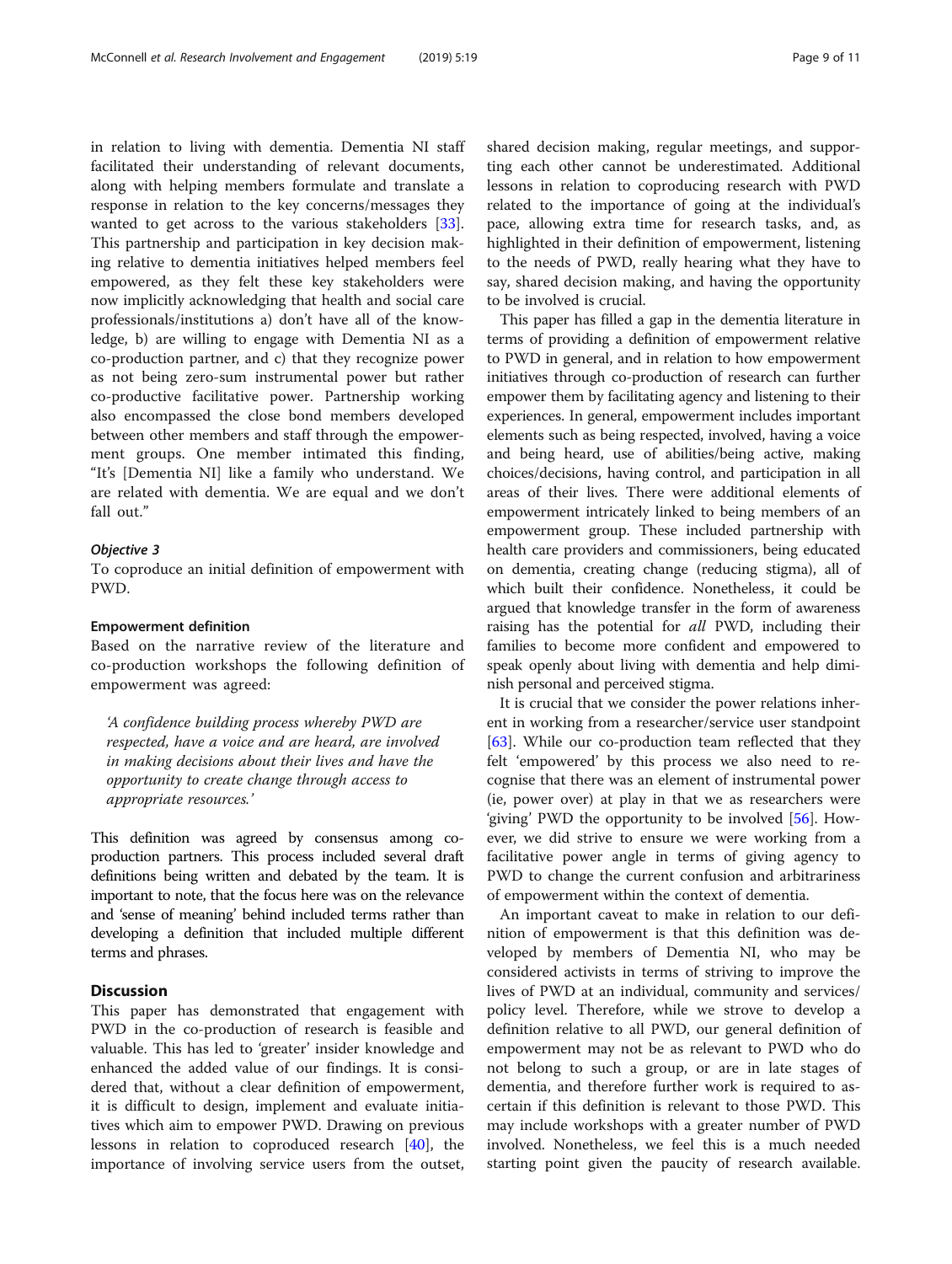<span id="page-9-0"></span>Future research may wish to compare the new definition with those available within other fields.

In conclusion, this research has highlighted not only the possibility, but the importance of involving PWD in research. We also identified the need to establish a measurement tool for quantifying the concept of empowerment within the context of dementia. This would enable initiatives for empowering PWD determine if they are achieving their goal, facilitate comparison across studies and further research into the predictors of empowerment for PWD. The findings of this review in co-production with PWD have helped provide definitions of empowerment that are relevant to PWD in general, and creates a starting point for the development of a measurement tool.

#### Abbreviations

DASNI: Dementia Advocacy and Support Network International; DEEP: Engagement and Empowerment Programme; Dementia NI: Dementia Northern Ireland; NGOs: Non-Governmental Organizations; PWD: People with Dementia

#### Acknowledgements

We would like to express our heartfelt gratitude to the members and Empowerment Officers of Dementia NI for giving of their time to support this research.

#### Author' contributions

PB conceived the research, obtained funding from Disability Research on Independent Living & Learning (DRILL) and managed all aspects of the work. MS and TS conducted the literature search, data extraction, and co-production workshop sessions. TMcC and TS conducted follow-up co-production workshops. MD, BJT and NMcC provided expert advice throughout the research. TMcC and TS drafted the manuscript and all authors contributed to refining the manuscript and approved the final version.

#### Funding

This work was supported by funding from Disability Research on Independent Living & Learning (DRILL) (Grant number FT100088).

#### Availability of data and materials

The evaluation data (scoping review and PWD co-production transcripts) are available from the corresponding author on reasonable request.

#### Ethics approval and consent to participate

Ethical approval for research was obtained by Queen's University Belfast "Ethical Scrutiny and Approval of Research".

#### Consent for publication

All participants in this project have agreed to the project's publication and have agreed with the paper's findings.

#### Competing interests

The authors declare that there is no competing interests.

#### Author details

<sup>1</sup>School of Social Science, Education and Social Work, Queen's University Belfast, Belfast, Northern Ireland, UK. <sup>2</sup>School of Natural and Built Environment, Queen's University Belfast, Belfast, Northern Ireland, UK. <sup>3</sup>NI Statistics & Research Agency, Belfast, Northern Ireland, UK. <sup>4</sup>Centre for Excellence for Public Health, School of Medicine, Dentistry and Biomedical Sciences, Queen's University Belfast, Belfast, Northern Ireland, UK. <sup>5</sup>School of Applied Social and Policy Sciences, Ulster University, Belfast, Northern Ireland, UK. <sup>6</sup>Centre for Evidence and Social Innovation, School of Social Science, Education and Social Work, Queen's University Belfast, Belfast, Northern Ireland, UK.

Received: 11 November 2018 Accepted: 24 May 2019 Published online: 10 June 2019

#### References

- 1. #StillMe. #STILLME dementia campaign launch. Health and Social Care Board (HSCB) NI. 2016. [https://www.publichealth.hscni.net/news/stillme](https://www.publichealth.hscni.net/news/stillme-dementia-campaign-launch)[dementia-campaign-launch](https://www.publichealth.hscni.net/news/stillme-dementia-campaign-launch).
- 2. Allen J. Lost geographies of power. Maiden: Blackwell; 2003.
- 3. Arendt H. On revolution. New York: Penguin; 1977.
- 4. Barr PJ, Scholl I, Bravo P, Faber MJ, Elwyn G, McAllister M. Assessment of patient empowerment - a systematic review of measures. PLoS One. 2015; 10:e0126553.
- 5. Bartlett R. The emergent modes of dementia activism. Ageing Soc. 2014a;34(4):623–44.
- 6. Bartlett R. Citizenship in action: the lived experiences of citizens with dementia who campaign for social change. Disability and Society. 2014b; 29(8):1291–304.
- 7. Beard RL, Knauss J, Moyer D. Managing disability and enjoying life: how we reframe dementia through personal narratives. J Aging Stud. 2009;23(2):227–35.
- 8. Best P, Manktelow R, Sutton A. Online communication, social media and adolescent wellbeing: a systematic narrative review. Child Youth Serv Rev. 2014;41:27–36.
- 9. Boote J, Baird W, Sutton A. Public involvement in the systematic review process in health and social care: a narrative review of case examples. Health Policy. 2011;102(2):105–16.
- 10. Boyle G. The Mental Capacity Act 2005\*: promoting the citizenship of people with dementia? Health and Social Care in the Community. 2008;16(5):529–37.
- 11. Boyle G. Social policy for people with dementia in England: promoting human rights? Health and Social Care in the Community. 2010;18(5):511–9.
- 12. Braun V, Clarke V. Using thematic analysis in psychology. Qual Res Psychol. 2006;3:77–101.
- 13. Braye S, Preston-Shoot M. Emerging from out of the shadows? Service user and carer involvement in systematic reviews. Evidence & Policy: A Journal of Research, Debate and Practice. 2005;1(2):173–94.
- 14. Brett J, Staniszewska S, Mockford C, Herron-Marx S, Hughes J, Tysall C, Suleman R. A systematic review of the impact of patient and public involvement on service users, researchers and communities. The Patient-Patient-Centered Outcomes Research. 2014a;7(4):387–95.
- 15. Brett J, Staniszewska S, Mockford C, Herron-Marx S, Hughes J, Tysall C, Suleman R. Mapping the impact of patient and public involvement on health and social care research: a systematic review. Health Expect. 2014b;17(5):637–50.
- 16. Carpenter B, Ruckdeschel K, Ruckdeschel H, Van Haitsma K. R-E-M psychotherapy. Clin Gerontol. 2003;25(1–2):25–49. [https://doi.org/10.1300/](https://doi.org/10.1300/J018v25n01_03) [J018v25n01\\_03](https://doi.org/10.1300/J018v25n01_03).
- 17. Cashman, S. B., Adeky, S., Allen, AJ 3rd, Corburn, J., Israel, BA, Montano, J., . . . Eng, E. (2008). The power and the promise: Working with communities to analyze data, interpret findings, and get to outcomes. American Journal of Public Health, 98(8), 1407–1417.
- 18. Chamberlain J. A working definition of empowerment. Psychiatric Rehabilitation Journal. 1997;20(4):43–6.
- 19. Clare L, Rowland J, Quin R. Collective strength: the impact of developing a shared social identity in early-stage dementia. Dementia. 2008;7:9–30.
- 20. Clegg SR. Frameworks of power. London: Sage; 1989.
- 21. Davenport S, Leitch S. Circuits of power in practice: strategic ambiguity as delegation of authority. Organizational Studies. 2005;26(11):1603–23.
- 22. Department of Health. Independence, choice and risk: a guide to Best practice in supported decision making. London: Department of Health; 2007. Retrieved from [http://webarchive.nationalarchives.gov.uk/](http://webarchive.nationalarchives.gov.uk/20130107105354/http:/www.dh.gov.uk/prod_consum_dh/groups/dh_digitalassets/@dh/@en/documents/digitalasset/dh_074775.pdf) [20130107105354/http:/www.dh.gov.uk/prod\\_consum\\_dh/groups/dh\\_](http://webarchive.nationalarchives.gov.uk/20130107105354/http:/www.dh.gov.uk/prod_consum_dh/groups/dh_digitalassets/@dh/@en/documents/digitalasset/dh_074775.pdf) [digitalassets/@dh/@en/documents/digitalasset/dh\\_074775.pdf](http://webarchive.nationalarchives.gov.uk/20130107105354/http:/www.dh.gov.uk/prod_consum_dh/groups/dh_digitalassets/@dh/@en/documents/digitalasset/dh_074775.pdf).
- 23. Department of Health, Social Services & Public Safety. Improving dementia services in Northern Ireland: A regional strategy. Belfast: DHSSPSNI; 2011. Retrieved from [https://www.health-ni.gov.uk/sites/default/files/publications/](https://www.health-ni.gov.uk/sites/default/files/publications/dhssps/improving-dementia-services-2011.pdf) [dhssps/improving-dementia-services-2011.pdf](https://www.health-ni.gov.uk/sites/default/files/publications/dhssps/improving-dementia-services-2011.pdf)
- 24. Di Lorito C, Birt L, Poland F, Csipke E, Gove D, Diaz-Ponce A, Orrell M. A synthesis of the evidence on peer research with potentially vulnerable adults: how this relates to dementia. International journal of geriatric psychiatry. 2017;32(1):58–67.